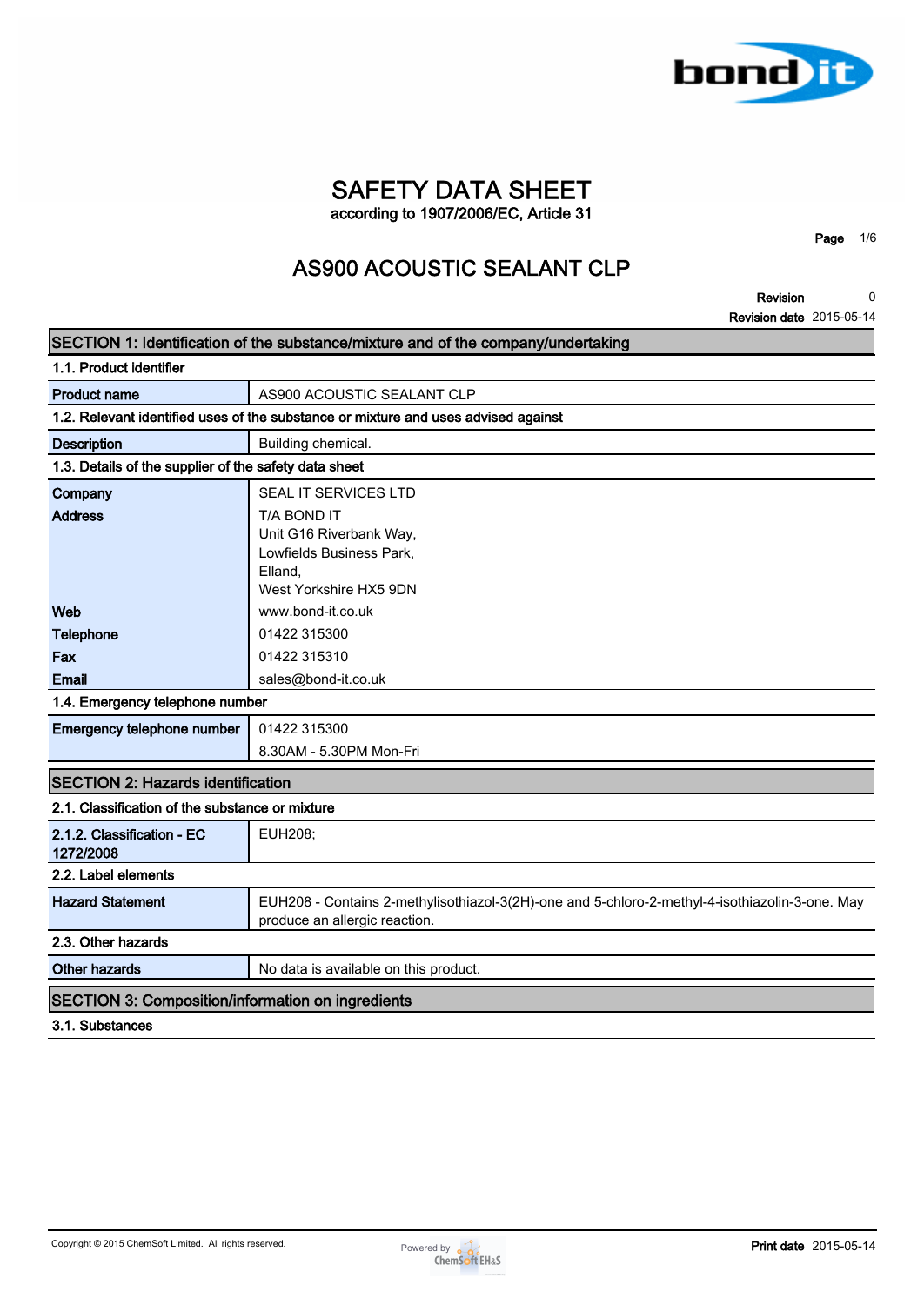**Revision Revision date 2015-05-14 0**

### **3.1. Substances**

## **67/548/EEC / 1999/45/EC**

| <b>Chemical Name</b>                                                                                                                                                        | Index No.    | CAS No.        | EC No.    | <b>REACH Registration</b><br><b>Number</b> | Conc.<br>(% | Classification                                | M-factor. |
|-----------------------------------------------------------------------------------------------------------------------------------------------------------------------------|--------------|----------------|-----------|--------------------------------------------|-------------|-----------------------------------------------|-----------|
| (ethylenedioxy)dimethanol                                                                                                                                                   |              | 3586-55-8      | 222-720-6 |                                            |             | 0 - 0.5% Xn: R22 Xi: R38-41                   |           |
| Mono ethylene glycol<br>(Ethane-1,2-diol particulate)                                                                                                                       | 603-027-00-1 | $107 - 21 - 1$ | 203-473-3 |                                            |             | 0 - 0.5% Xn: R22                              |           |
| 5-Chloro-2-methyl-4-isothiazolin-3-c 613-167-00-5<br>ne [EC No 247-500-7] {3 parts of}<br>and 2-Methyl-4-isothiazolin-3-0ne<br>[EC No 220-239-6] {1 part of},<br>mixture of |              | 55965-84-9     |           |                                            |             | 0 - 0.5% T; R23/24/25 C; R34 R43 N;<br>R50/53 |           |
| Ammonia Solution 90/10 10%                                                                                                                                                  |              |                |           |                                            |             | $0 - 0.5\%$ C: R34 N: R50                     |           |

#### **EC 1272/2008**

| <b>Chemical Name</b>                                                                                                                                                        | Index No.    | CAS No.        | EC No.    | <b>REACH Registration</b><br><b>Number</b> | Conc.<br>$(\%w/w)$ | Classification                                                                                                                                                               | M-factor. |
|-----------------------------------------------------------------------------------------------------------------------------------------------------------------------------|--------------|----------------|-----------|--------------------------------------------|--------------------|------------------------------------------------------------------------------------------------------------------------------------------------------------------------------|-----------|
| (ethylenedioxy)dimethanol                                                                                                                                                   |              | 3586-55-8      | 222-720-6 |                                            | $0 - 0.5%$         |                                                                                                                                                                              |           |
| Mono ethylene glycol<br>(Ethane-1,2-diol particulate)                                                                                                                       | 603-027-00-1 | $107 - 21 - 1$ | 203-473-3 |                                            |                    | 0 - 0.5% Acute Tox. 4: H302:                                                                                                                                                 |           |
| 5-Chloro-2-methyl-4-isothiazolin-3-c 613-167-00-5<br>ne [EC No 247-500-7] {3 parts of}<br>and 2-Methyl-4-isothiazolin-3-0ne<br>[EC No 220-239-6] {1 part of},<br>mixture of |              | 55965-84-9     |           |                                            |                    | 0 - 0.5% Acute Tox. 3: H331; Acute<br>Tox. 3: H311; Acute Tox. 3:<br>H301: Skin Corr. 1B: H314:<br>Skin Sens. 1: H317; Aquatic<br>Acute 1: H400; Aquatic<br>Chronic 1: H410: |           |
| Ammonia Solution 90/10 10%                                                                                                                                                  |              |                |           |                                            | $0 - 0.5%$         |                                                                                                                                                                              |           |

### **SECTION 4: First aid measures**

| 4.1. Description of first aid measures |  |
|----------------------------------------|--|
|                                        |  |

| Move the exposed person to fresh air.                                             |
|-----------------------------------------------------------------------------------|
| Rinse immediately with plenty of water for 15 minutes holding the eyelids open.   |
| Wash off immediately with plenty of soap and water. Remove contaminated clothing. |
| DO NOT INDUCE VOMITING.                                                           |
| 4.2. Most important symptoms and effects, both acute and delayed                  |
| May cause irritation to mucous membranes.                                         |
| May cause irritation to eyes.                                                     |
| May cause irritation to skin.                                                     |
| May cause irritation to mucous membranes.                                         |
| 4.3. Indication of any immediate medical attention and special treatment needed   |
| Seek medical attention if irritation or symptoms persist.                         |
| Seek medical attention if irritation or symptoms persist.                         |
| Seek medical attention if irritation or symptoms persist.                         |
| <b>SECTION 5: Firefighting measures</b>                                           |
|                                                                                   |
| Use extinguishing media appropriate to the surrounding fire conditions.           |
| 5.2. Special hazards arising from the substance or mixture                        |
| Burning produces irritating, toxic and obnoxious fumes.                           |
|                                                                                   |
| Wear suitable respiratory equipment when necessary.                               |
| <b>SECTION 6: Accidental release measures</b>                                     |
| 6.1. Personal precautions, protective equipment and emergency procedures          |
|                                                                                   |

## **Ensure adequate ventilation of the working area.**

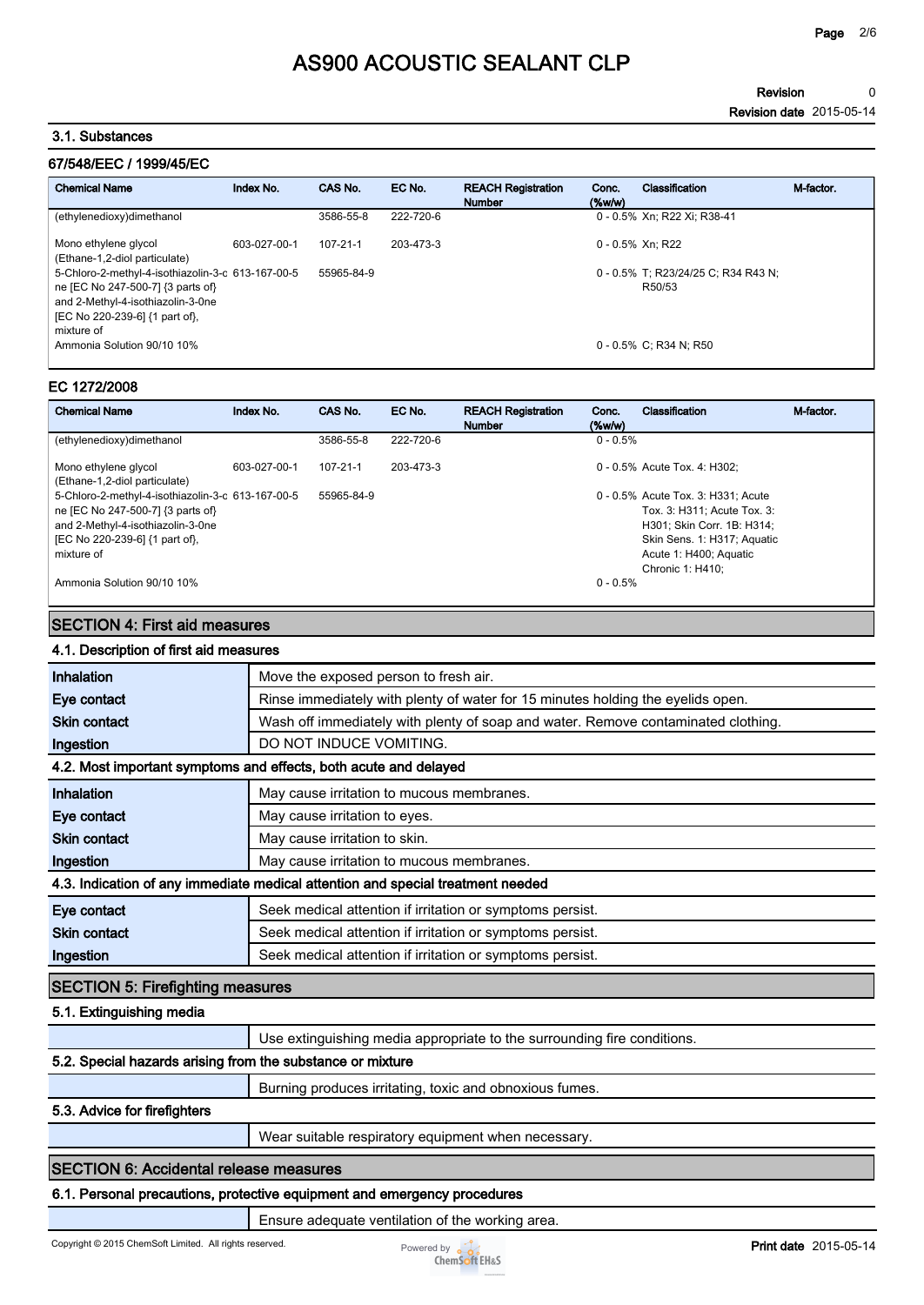**Revision Revision date 2015-05-14 0**

| 6.2. Environmental precautions                                    |                                                                                                                                                                         |
|-------------------------------------------------------------------|-------------------------------------------------------------------------------------------------------------------------------------------------------------------------|
|                                                                   | Do not allow product to enter drains. Prevent further spillage if safe.                                                                                                 |
| 6.3. Methods and material for containment and cleaning up         |                                                                                                                                                                         |
|                                                                   | Absorb with inert, absorbent material. Sweep up. Transfer to suitable, labelled containers for<br>disposal. Clean spillage area thoroughly with plenty of water.        |
| 6.4. Reference to other sections                                  |                                                                                                                                                                         |
|                                                                   | See section 13. Disposal Considerations for further information. See section 8. PPE for further<br>information.                                                         |
| <b>SECTION 7: Handling and storage</b>                            |                                                                                                                                                                         |
| 7.1. Precautions for safe handling                                |                                                                                                                                                                         |
|                                                                   | Avoid contact with eyes and skin. Ensure adequate ventilation of the working area. Adopt best<br>Manual Handling considerations when handling, carrying and dispensing. |
| 7.2. Conditions for safe storage, including any incompatibilities |                                                                                                                                                                         |
|                                                                   | Keep in a cool, dry, well ventilated area. Keep containers tightly closed. Store in correctly labelled<br>containers.                                                   |
| 7.3. Specific end use(s)                                          |                                                                                                                                                                         |
|                                                                   | Building chemical.                                                                                                                                                      |
| <b>SECTION 8: Exposure controls/personal protection</b>           |                                                                                                                                                                         |
| 8.1. Control parameters                                           |                                                                                                                                                                         |

**8.1.1. Exposure Limit Values Mono ethylene glycol (Ethane-1,2-diol particulate) WEL 8-hr limit ppm: - WEL 8-hr limit mg/m3: <sup>10</sup> WEL 15 min limit ppm: - WEL 15 min limit mg/m3: - WEL 8-hr limit mg/m3 total inhalable dust: - WEL 15 min limit mg/m3 total inhalable dust: - WEL 8-hr limit mg/m3 total respirable dust: - WEL 15 min limit mg/m3 total respirable dust: - Mono ethylene glycol (Ethane-1,2-diol vapour) WEL 8-hr limit ppm: <sup>20</sup> WEL 8-hr limit mg/m3: <sup>52</sup> WEL 15 min limit ppm: 40 WEL 15 min limit mg/m3: 104 WEL 8-hr limit mg/m3 total init mg/m3 total**  $-$  **and the set of the set of the WEL 15 min limit mg/m3 total**  $-$  **inhalable dust: inhalable dust: - WEL 8-hr limit mg/m3 total respirable dust: - WEL 15 min limit mg/m3 total respirable dust: -**

**No data is available on this product.**

#### **8.2. Exposure controls**

| 8.2.1. Appropriate engineering<br>controls         | Ensure adequate ventilation of the working area.      |
|----------------------------------------------------|-------------------------------------------------------|
| 8.2.2. Individual protection<br>measures           | Wear protective clothing.                             |
| Eye / face protection                              | In case of splashing, wear:. Approved safety goggles. |
| <b>SECTION 9: Physical and chemical properties</b> |                                                       |

**9.1. Information on basic physical and chemical properties**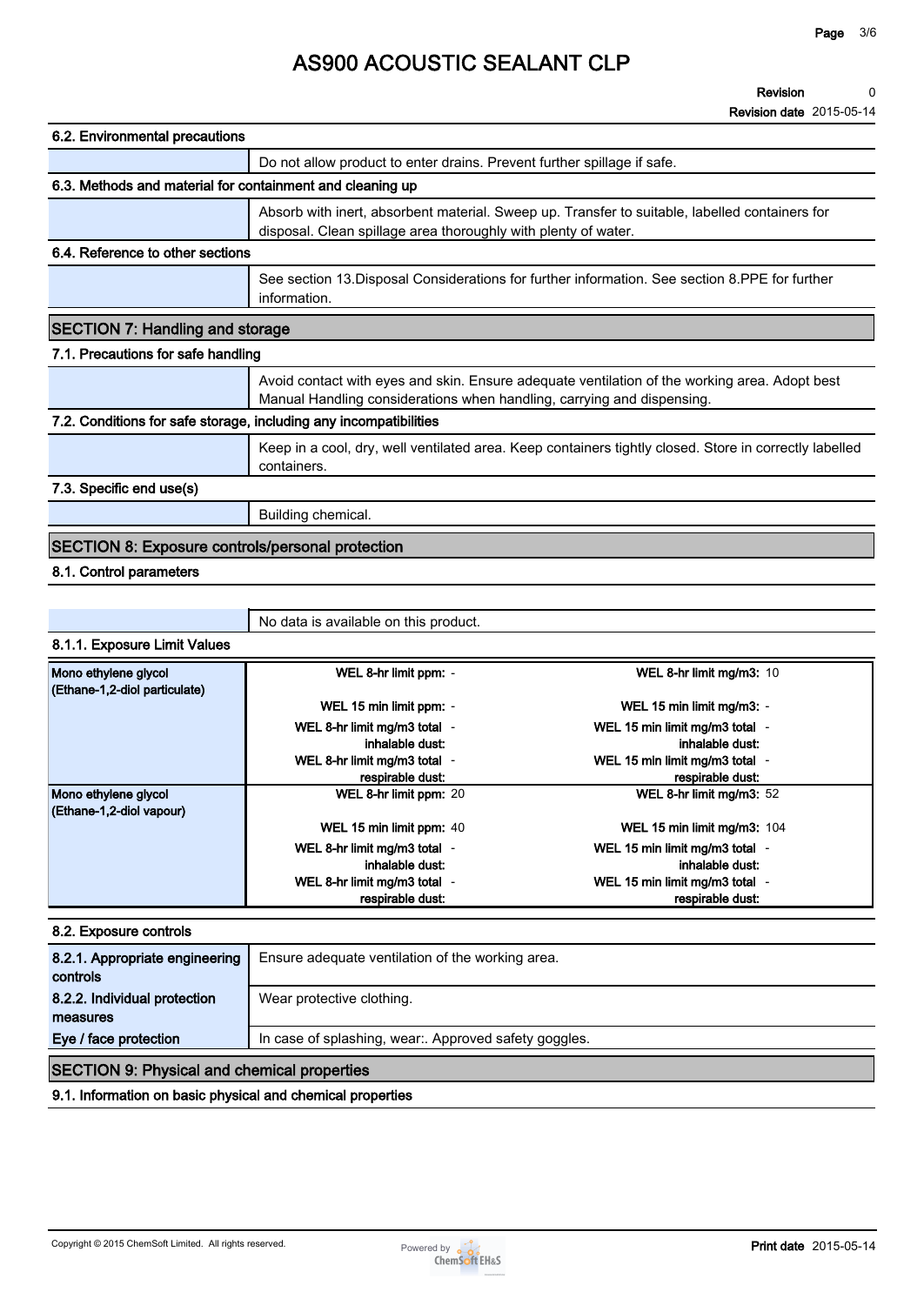**Revision Revision date 2015-05-14 0**

### **9.1. Information on basic physical and chemical properties**

| Appearance Paste                             |                                                        |
|----------------------------------------------|--------------------------------------------------------|
| Colour White                                 |                                                        |
|                                              | Odour Characteristic                                   |
|                                              | $pH$ 7.5 - 9.5                                         |
|                                              | <b>Relative density</b> 1.6 - 1.66 (H2O = 1 $@$ 20 °C) |
|                                              | Fat Solubility   No data available                     |
| Partition coefficient   No data available    |                                                        |
| Autoignition temperature   No data available |                                                        |
|                                              | Viscosity   No data available                          |
| Explosive properties No data available       |                                                        |
| Oxidising properties No data available       |                                                        |
|                                              | Melting point   No data available                      |
|                                              | Freezing Point   No data available                     |
|                                              | Initial boiling point   No data available              |
|                                              | Flash point   No data available                        |
|                                              | <b>Evaporation rate</b> No data available              |
| Flammability (solid, gas) No data available  |                                                        |
|                                              | Vapour pressure   No data available                    |
|                                              | Vapour density   No data available                     |
|                                              | Odour threshold   No data available                    |
|                                              | <b>Solubility</b> No data available                    |

### **9.2. Other information**

|                                                       | <b>Conductivity</b> No data available |
|-------------------------------------------------------|---------------------------------------|
|                                                       | Surface tension   No data available   |
|                                                       | Gas group   No data available         |
|                                                       | Benzene Content   No data available   |
|                                                       | Lead content   No data available      |
| VOC (Volatile organic No data available<br>compounds) |                                       |
|                                                       |                                       |

## **SECTION 10: Stability and reactivity**

| 10.1. Reactivity                             |                                       |
|----------------------------------------------|---------------------------------------|
|                                              | No data is available on this product. |
| 10.2. Chemical stability                     |                                       |
|                                              | Stable under normal conditions.       |
| 10.3. Possibility of hazardous reactions     |                                       |
|                                              | No data is available on this product. |
| 10.4. Conditions to avoid                    |                                       |
|                                              | No data is available on this product. |
| 10.5. Incompatible materials                 |                                       |
|                                              | No data is available on this product. |
| 10.6. Hazardous decomposition products       |                                       |
|                                              | No data is available on this product. |
| <b>SECTION 11: Toxicological information</b> |                                       |
| 11.1. Information on toxicological effects   |                                       |
| <b>Acute toxicity</b>                        | No data is available on this product. |
| 11.1.4. Toxicological Information            |                                       |

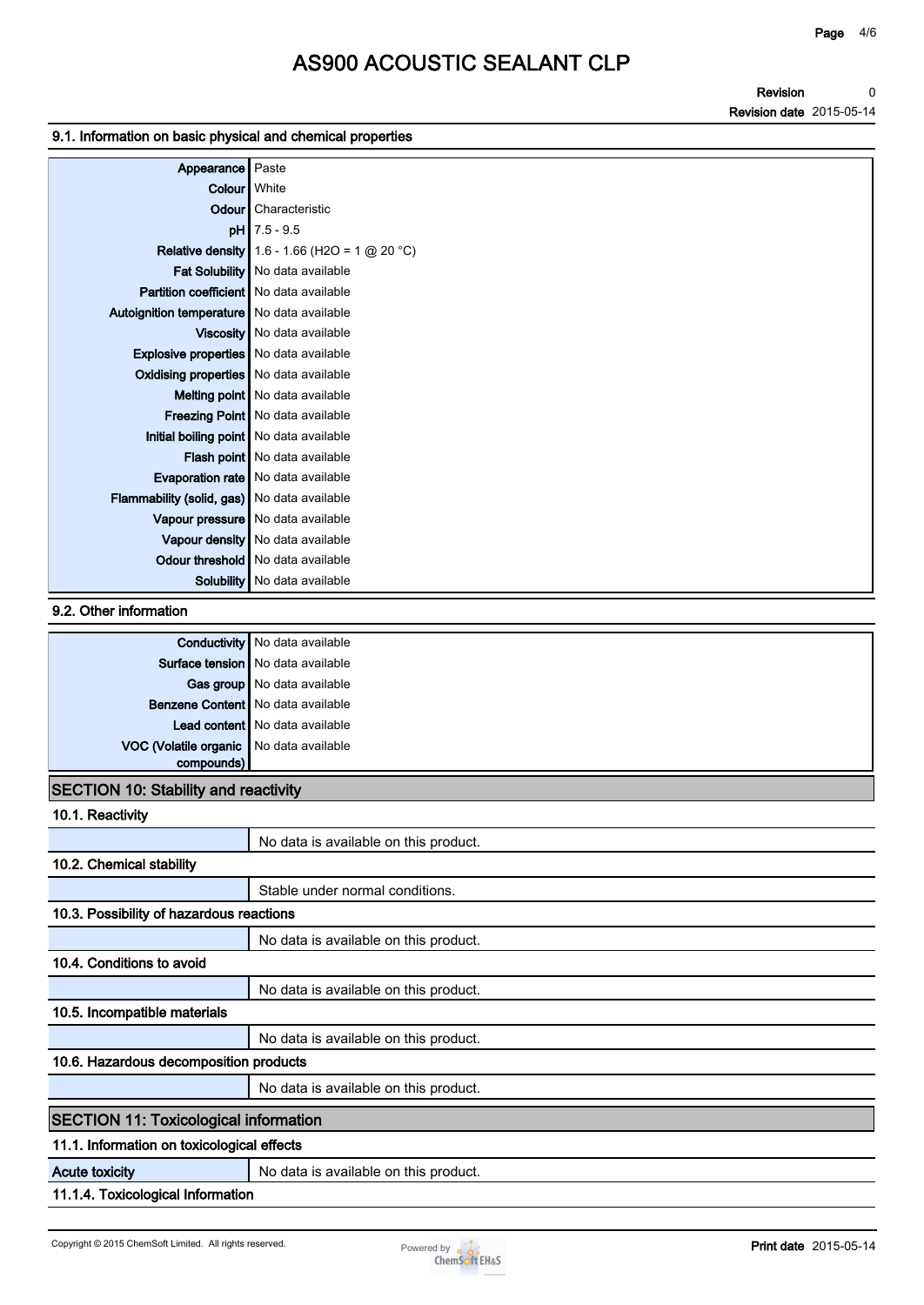**Revision Revision date 2015-05-14 0**

| 11.1.4. Toxicological Information          |                                                                                                                                                                                                                                                                                                                                                                                                                                                                                                                                                                                                                                                                                                                                                   |
|--------------------------------------------|---------------------------------------------------------------------------------------------------------------------------------------------------------------------------------------------------------------------------------------------------------------------------------------------------------------------------------------------------------------------------------------------------------------------------------------------------------------------------------------------------------------------------------------------------------------------------------------------------------------------------------------------------------------------------------------------------------------------------------------------------|
|                                            | No data available                                                                                                                                                                                                                                                                                                                                                                                                                                                                                                                                                                                                                                                                                                                                 |
| <b>SECTION 12: Ecological information</b>  |                                                                                                                                                                                                                                                                                                                                                                                                                                                                                                                                                                                                                                                                                                                                                   |
| 12.1. Toxicity                             |                                                                                                                                                                                                                                                                                                                                                                                                                                                                                                                                                                                                                                                                                                                                                   |
|                                            | No data available                                                                                                                                                                                                                                                                                                                                                                                                                                                                                                                                                                                                                                                                                                                                 |
| 12.2. Persistence and degradability        |                                                                                                                                                                                                                                                                                                                                                                                                                                                                                                                                                                                                                                                                                                                                                   |
|                                            | No data is available on this product.                                                                                                                                                                                                                                                                                                                                                                                                                                                                                                                                                                                                                                                                                                             |
| 12.3. Bioaccumulative potential            |                                                                                                                                                                                                                                                                                                                                                                                                                                                                                                                                                                                                                                                                                                                                                   |
|                                            | No data is available on this product.                                                                                                                                                                                                                                                                                                                                                                                                                                                                                                                                                                                                                                                                                                             |
| 12.4. Mobility in soil                     |                                                                                                                                                                                                                                                                                                                                                                                                                                                                                                                                                                                                                                                                                                                                                   |
|                                            | No data is available on this product.                                                                                                                                                                                                                                                                                                                                                                                                                                                                                                                                                                                                                                                                                                             |
| 12.5. Results of PBT and vPvB assessment   |                                                                                                                                                                                                                                                                                                                                                                                                                                                                                                                                                                                                                                                                                                                                                   |
|                                            | No data is available on this product.                                                                                                                                                                                                                                                                                                                                                                                                                                                                                                                                                                                                                                                                                                             |
| 12.6. Other adverse effects                |                                                                                                                                                                                                                                                                                                                                                                                                                                                                                                                                                                                                                                                                                                                                                   |
|                                            | No data is available on this product.                                                                                                                                                                                                                                                                                                                                                                                                                                                                                                                                                                                                                                                                                                             |
| <b>SECTION 13: Disposal considerations</b> |                                                                                                                                                                                                                                                                                                                                                                                                                                                                                                                                                                                                                                                                                                                                                   |
| 13.1. Waste treatment methods              |                                                                                                                                                                                                                                                                                                                                                                                                                                                                                                                                                                                                                                                                                                                                                   |
|                                            | Dispose of in compliance with all local and national regulations.                                                                                                                                                                                                                                                                                                                                                                                                                                                                                                                                                                                                                                                                                 |
| Disposal of packaging                      |                                                                                                                                                                                                                                                                                                                                                                                                                                                                                                                                                                                                                                                                                                                                                   |
|                                            | Do NOT reuse empty containers.                                                                                                                                                                                                                                                                                                                                                                                                                                                                                                                                                                                                                                                                                                                    |
| <b>SECTION 14: Transport information</b>   |                                                                                                                                                                                                                                                                                                                                                                                                                                                                                                                                                                                                                                                                                                                                                   |
| 14.6. Special precautions for user         |                                                                                                                                                                                                                                                                                                                                                                                                                                                                                                                                                                                                                                                                                                                                                   |
|                                            | No data is available on this product.                                                                                                                                                                                                                                                                                                                                                                                                                                                                                                                                                                                                                                                                                                             |
|                                            | 14.7. Transport in bulk according to Annex II of MARPOL 73/78 and the IBC Code                                                                                                                                                                                                                                                                                                                                                                                                                                                                                                                                                                                                                                                                    |
|                                            | No data is available on this product.                                                                                                                                                                                                                                                                                                                                                                                                                                                                                                                                                                                                                                                                                                             |
| <b>ADR/RID</b>                             |                                                                                                                                                                                                                                                                                                                                                                                                                                                                                                                                                                                                                                                                                                                                                   |
|                                            | The product is not classified as dangerous for carriage.                                                                                                                                                                                                                                                                                                                                                                                                                                                                                                                                                                                                                                                                                          |
| <b>IMDG</b>                                |                                                                                                                                                                                                                                                                                                                                                                                                                                                                                                                                                                                                                                                                                                                                                   |
|                                            | The product is not classified as dangerous for carriage.                                                                                                                                                                                                                                                                                                                                                                                                                                                                                                                                                                                                                                                                                          |
| <b>IATA</b>                                |                                                                                                                                                                                                                                                                                                                                                                                                                                                                                                                                                                                                                                                                                                                                                   |
|                                            | The product is not classified as dangerous for carriage.                                                                                                                                                                                                                                                                                                                                                                                                                                                                                                                                                                                                                                                                                          |
| <b>Further information</b>                 |                                                                                                                                                                                                                                                                                                                                                                                                                                                                                                                                                                                                                                                                                                                                                   |
|                                            | The product is not classified as dangerous for carriage.                                                                                                                                                                                                                                                                                                                                                                                                                                                                                                                                                                                                                                                                                          |
| <b>SECTION 15: Regulatory information</b>  |                                                                                                                                                                                                                                                                                                                                                                                                                                                                                                                                                                                                                                                                                                                                                   |
|                                            | 15.1. Safety, health and environmental regulations/legislation specific for the substance or mixture                                                                                                                                                                                                                                                                                                                                                                                                                                                                                                                                                                                                                                              |
| <b>Regulations</b>                         | REGULATION (EC) No 1907/2006 OF THE EUROPEAN PARLIAMENT AND OF THE COUNCIL<br>of 18 December 2006 concerning the Registration, Evaluation, Authorisation and Restriction of<br>Chemicals (REACH), establishing a European Chemicals Agency, amending Directive 1999/45/EC<br>and repealing Council Regulation (EEC) No 793/93 and Commission Regulation (EC) No 1488/94<br>as well as Council Directive 76/769/EEC and Commission Directives 91/155/EEC, 93/67/EEC,<br>93/105/EC and 2000/21/EC. COMMISSION REGULATION (EU) No 453/2010 of 20 May 2010<br>amending Regulation (EC) No 1907/2006 of the European Parliament and of the Council on the<br>Registration, Authorisation and Restriction of Chemicals (REACH), establishing a European |



**Chemicals Agency, amending Directive 1999/45/EC and repealing Council Regulation (EEC) No 793/93 and Commission Regulation (EC) No 1488/94 as well as Council Directive 76/769/EEC and**